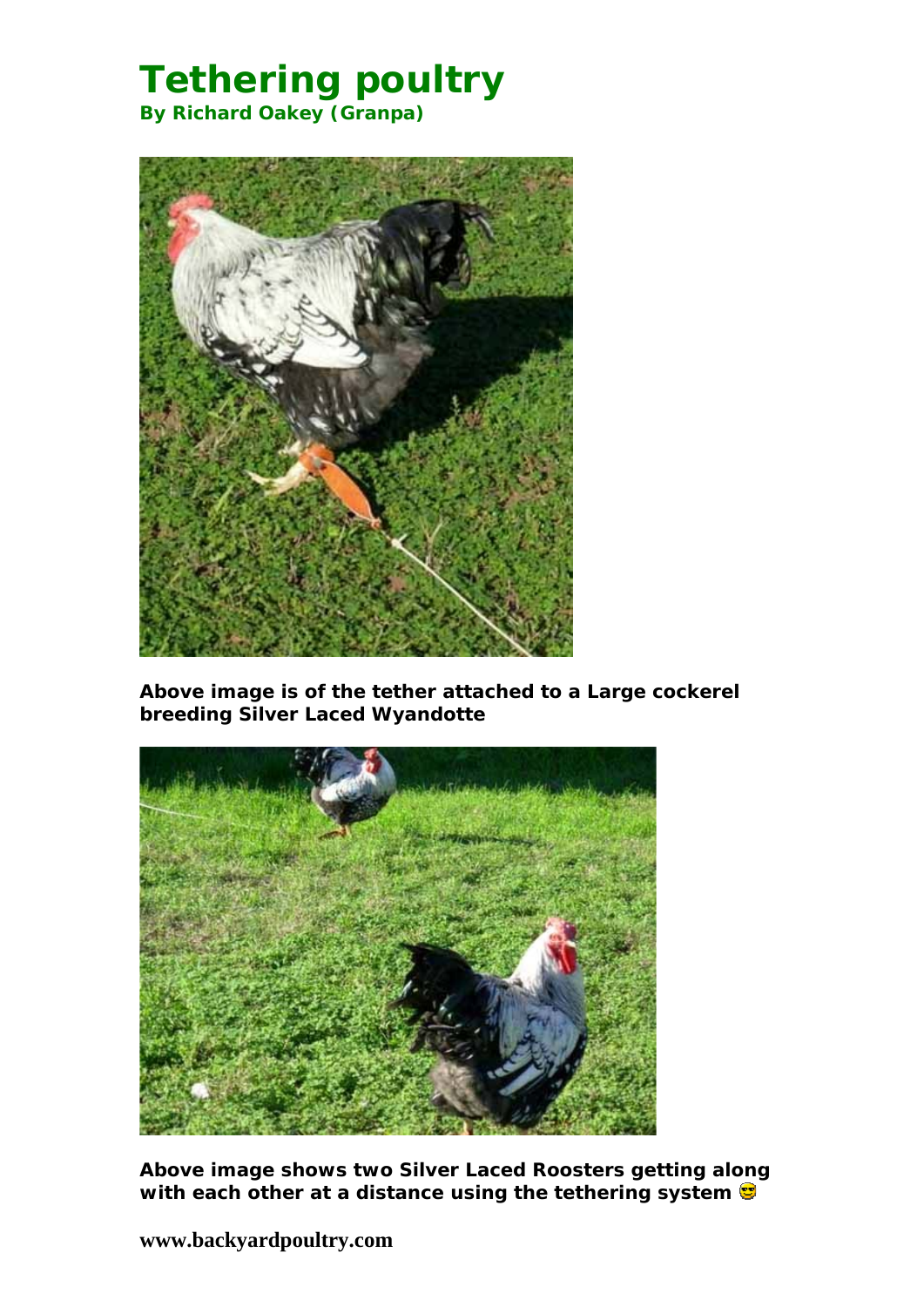For those people interested; the photos below shows a complete tether, and the four individual components that are used to make up a tether. At the outset let me say poultry tethers are not an original idea, as Game breeders in America, and possibly Australia have been using them for many years, I also believe they are widely used on domestic fowl, and even captured birds of the wild (i.e. Parrots on stands) throughout Indonesia and many Asian countries. The tether we use is as light as I can get it, as in reality it is a restraint, and for the birds to accept it happily, it must cause them no discomfort.

## **TO MAKE THE TETHER:- You Need**

1**)** A Small, but strong metal ring.(As the pic shows I use a key ring)

**2)** 4 ft. (1.20m) Light nylon cord. Do not make it too long.

**3)** A light but strong swivel (I use one designed for fishing lures, it has a breaking strain of 45 lb).

**4)** A piece of light soft leather. approximately 8-9 inches long, and 1inch wide, with as can be seen in the pic a slit at either end. I got mine from a harness maker, it is of a type they use to line saddles. Whip makers Kangaroo hide would be just as good, but do not recommend any synthetic material

### **PUTTING THE TETHER TOGETHER:-**

The pic is fairly self explanatory, but be sure to tie the key ring and swivel using a non slip knot, I use a bowline knot(Boy Scouts would Know what that is) and I check it every time I use the tether. Push one end of the leather Strap through the end of the swivel where the Lure would be fixed and loop it through the slit on that end, then loop the tether through the other end of the strap to give the loop for the birds l leg.

#### **USING THE TETHER :-**

Slip the loop over the birds foot and locate it above the spur and pull the loop up firmly (not too tight, and make sure it is flat against the leg. Slip the ring on the other end of the cord over the peg (the peg should be bent at the top like a U so as the ring will not lift off easily. Carry the bird to the end of the cord, and place him on the ground without having too much slack in the cord. When picking the bird up, walk out to him on the cord, taking up the slack, and pick him up quietly with two hands, then go back to peg, slip the ring off the peg, then gently loosen the loop, and remove the tether.